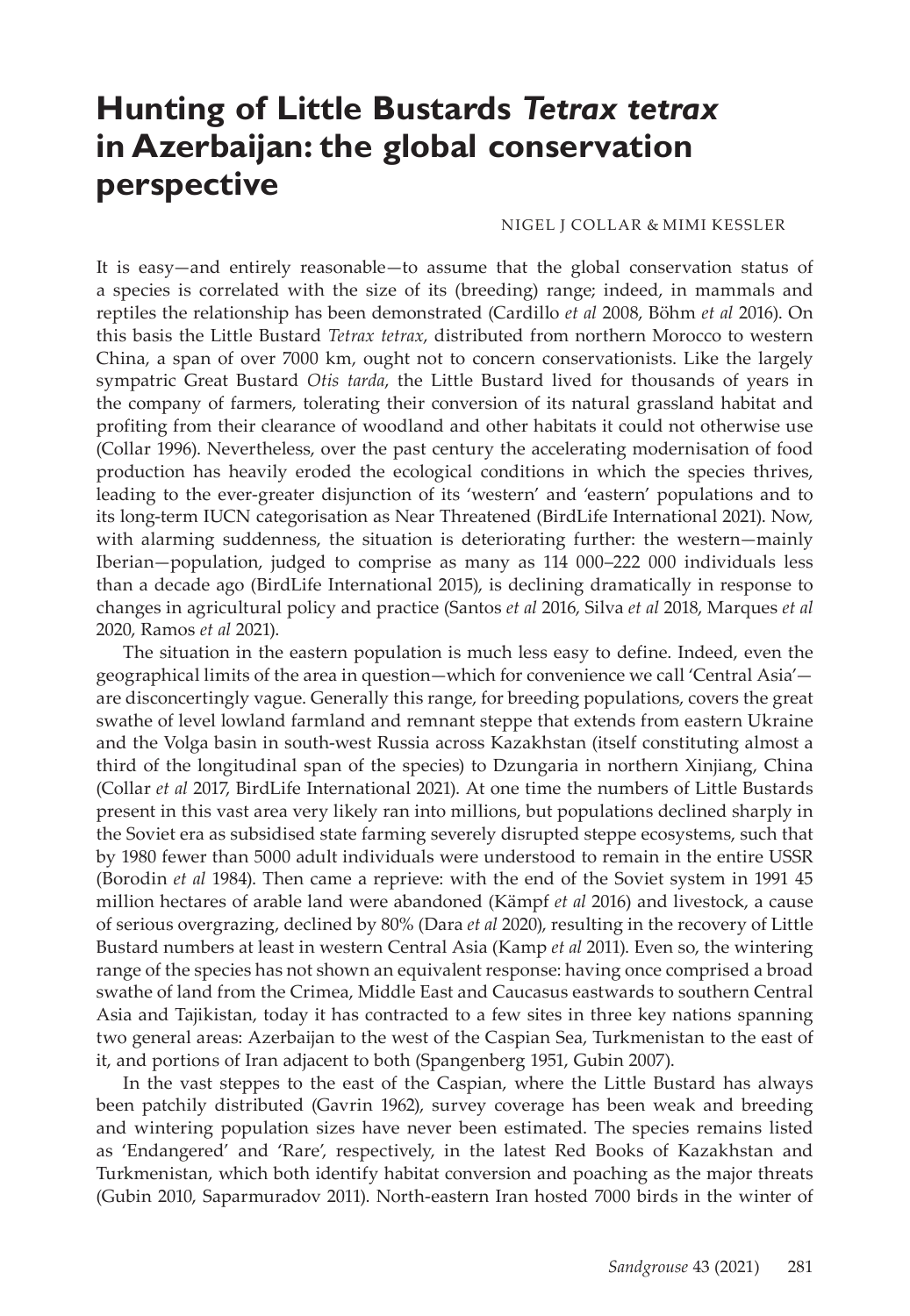2014‒2015, representing a minimum estimate for this eastern Caspian flyway (Yousefi *et al* 2017). Numbers in the western flyway have been easier to assess owing to the bottleneck effect of the Black and Caspian Seas and the mountains between them. Birds breeding in Ciscaucasia (the Kuma‒Manych Depression), along the Volga River and in the Caspian Depression unite in Kalmykia to funnel down a narrow route along the Caspian shoreline, through Dagestan (Russia) and past Azerbaijan's Besh Barmag mountain at the eastern end of the Greater Caucasus (Bliznyuk 2018). In 2016, 93 000 Little Bustards were counted along the Kalmyk portion of this flyway (Ubushaev *et al* 2016), while in 2011 115 000 were counted crossing the Besh Barmag bottleneck, 82 000 of them on a single November day (Heiss & Gauger 2011, Heiss *ea* 2020). Clearly, then, the Caspian Sea's south-western lowland plains in Azerbaijan and Iran host globally significant populations of the Little Bustard, at least on par with those in Iberia.

On the basis of the numbers above, Azerbaijan bears a crucial responsibility for the global welfare of the Little Bustard: not only does it provide an environment for the survival of probably at least one-third of the world's population for roughly half their annual cycle but it also offers twice-yearly transit space to the populations that travel further south into Iran. Paradoxically, however, this responsibility only increases with the evidence that the abandoned farmland across the breeding range is again being targeted for intensive cultivation and pasture (Kamp *et al* 2011, Meyfroidt *et al* 2016), already leading to significant declines in breeding populations (Oparina & Oparin 2020). While conservationists develop ways to ensure that new programmes of food production balance all interests appropriately in order to prevent a needless repeat of the declines in wildlife populations observed in this region during the twentieth century (Baumann *et al* 2020, Pazur *et al* 2021), it is vital that the Little Bustard is not subject to other pressures on its wintering grounds.

Unfortunately, however, it is. Hunters have targeted Little Bustards in Azerbaijan for at least 90 years, and official quotas of up to 35 000 (reportedly exceeded by 15 000) birds a year were established in the 1930s (Vereshchagin 1940, Patrikeev 2004). The species became legally protected in the country when it was placed on the USSR Red List in 1984 (Borodin *et al* 1984), and that status has remained ever since (Law of Azerbaijan Republic No. 637- IIQ). Despite this, a study in the late 2010s found that Azerbaijan was responsible for by far the greatest level of illegal bird killing anywhere in non-Mediterranean Europe, with Little Bustard emerging as the species with the largest proportion of its global population estimated to be killed in the country illegally per year (Brochet *et al* 2019). Seemingly at around the same time, videos began appearing on social media revealing that this illegal hunting had become internationalised (*eg* Anon 2017, 2018), with hunting companies in the country advertising their services online to foreigners, particularly Gulf state falconers (Anon 2020, http://falconry.gs-host.com), who are well known for their interest in bustards as quarry (Collar 1996, Dolman *et al* 2021). Simultaneously a sharp increase in the number of Little Bustards moving south to overwinter in the low-disturbance border zones of north-western Iran was also noted (Yousefi *et al* 2017).

In early 2021 outrage erupted within Azerbaijan itself over this foreign hunting. As the country's public observed a partial lockdown to prevent the spread of the COVID-19 pandemic, they watched clips posted to social media by a group of foreigners to whom the nation's rules seemed not to apply. Despite travel restrictions and the national nature conservation laws, the clips showed the group visiting one of Azerbaijan's protected areas, where they used falcons and rifles to poach a variety of species, outside even the country's legal hunting season. Among these were a Common Crane *Grus grus* of the rare subspecies *archibaldi* (Anon 2021a) and many Black-bellied Sandgrouse *Pterocles orientalis* (Anon 2021b), both also protected under Azerbaijan law. Concerned members of the international conservation community, including the chairman of OSME and ourselves as leaders of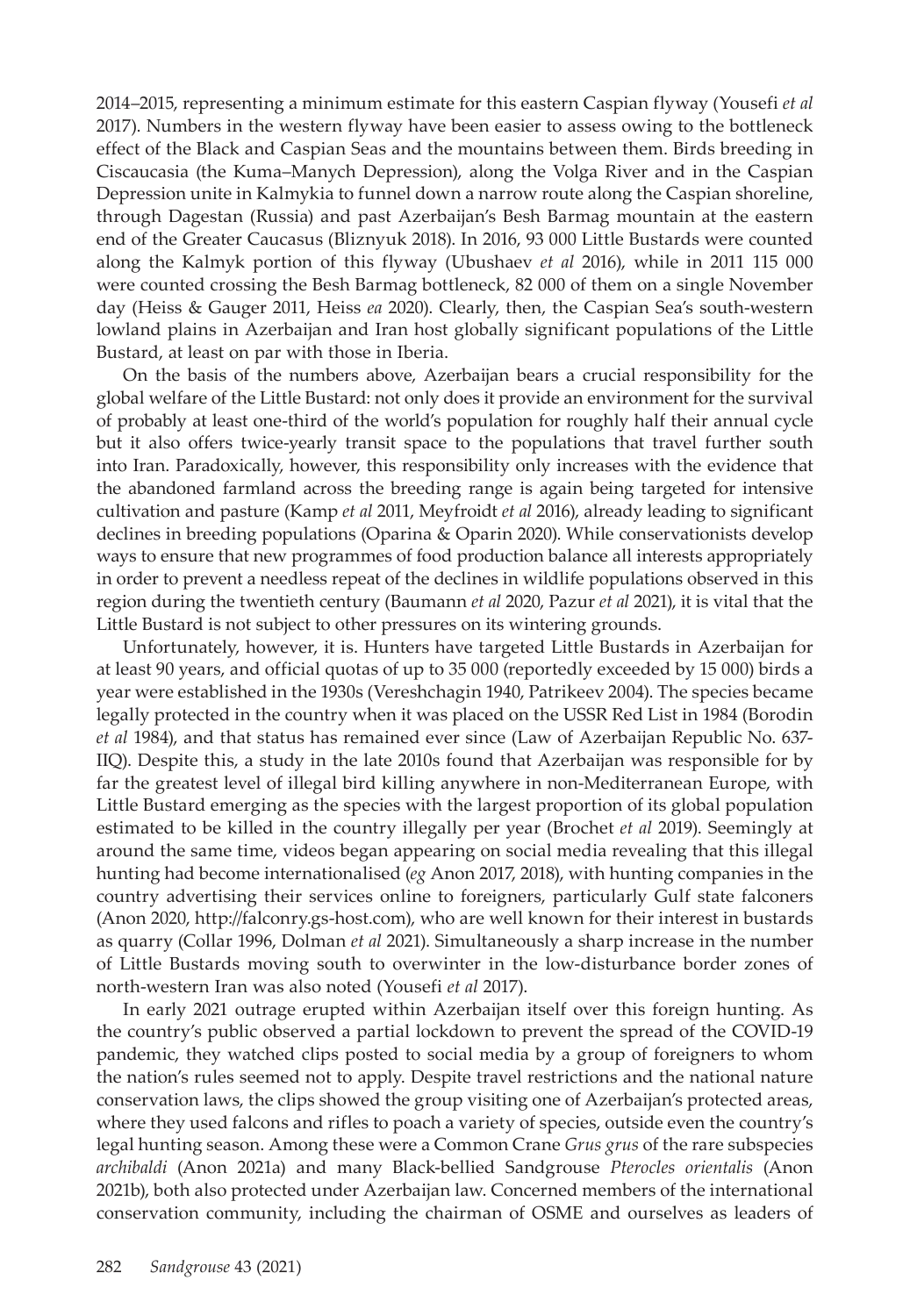the IUCN Bustard Specialist Group, added their voices to the chorus within the country calling on the government to halt this illegal behaviour.

On 6 April 2021, Mr Mukhtar Babayev, Minister of Ecology and Natural Resources, wrote to assure us that action had been taken against the hunters in question and to invite us to hold discussions with his officials on ways to improve nature conservation and biodiversity protection in his country. We are in the process of taking up this invitation. If these discussions proceed, we will want to emphasise four points.

- 1. Azerbaijan's protected and unprotected steppe areas are supremely important for the global survival of the Little Bustard (Patrikeev & Wilson 2000), which Soviet history and recent experience in both Iberia and the Volga region of Russia show to be highly sensitive to environmental deterioration. These steppes would also be important for the recovery of the Great Bustard, for which Azerbaijan once served as a winter stronghold (the few remaining birds which venture into the country today encounter intense persecution).
- 2. Azerbaijan must address the illegal hunting of Little Bustards, whether by nationals or foreigners, despite the seemingly high numbers that the country hosts. Hunting must be scrupulously monitored so as to ensure that laws protecting Azerbaijan's natural heritage are observed and, if necessary, enforced. Images on commercial websites that imply opportunities for illegal activity, as on the homepage of http://falconry.gs-host. com as at 7 September 2021: Plate 1), should be removed by order.
- 3. An opportunity exists to defray the costs of nature conservation in general and Little Bustard protection in particular through the promotion of environmental tourism to witness such spectacles as the migratory flocks of Little Bustards, as well as other bird species that enter Azerbaijan in volume during the autumn, winter and spring seasons. The country could easily establish a new regional identity as a wildlife haven and the guardian of the natural heritage of both the Caucasus and Central Asia.
- 4. Another opportunity exists to enlist the international conservation and academic communities to join with national researchers to undertake intensive long-term studies on the Little Bustard in the Caucasus and Central Asia, using tracking devices to elucidate its migrations, demography and ecology (Collar *et al* 2017). Similar programmes could be initiated on threatened wildfowl, Common Cranes and the Sociable Lapwing *Vanellus gregarius*, especially as most of the latter's global population moves through the country (Donald *et al* 2021).



**Plate 1.** Current home page of http://falconry.gs-host.com/, purporting to depict a Gyr Falcon *Falco rusticolus* attacking a Great Bustard *Otis tarda*, a species that was 'very common' in winter in the past (Patrikeev 2004) but which is now a rare visitor and fully protected under Azerbaijan law.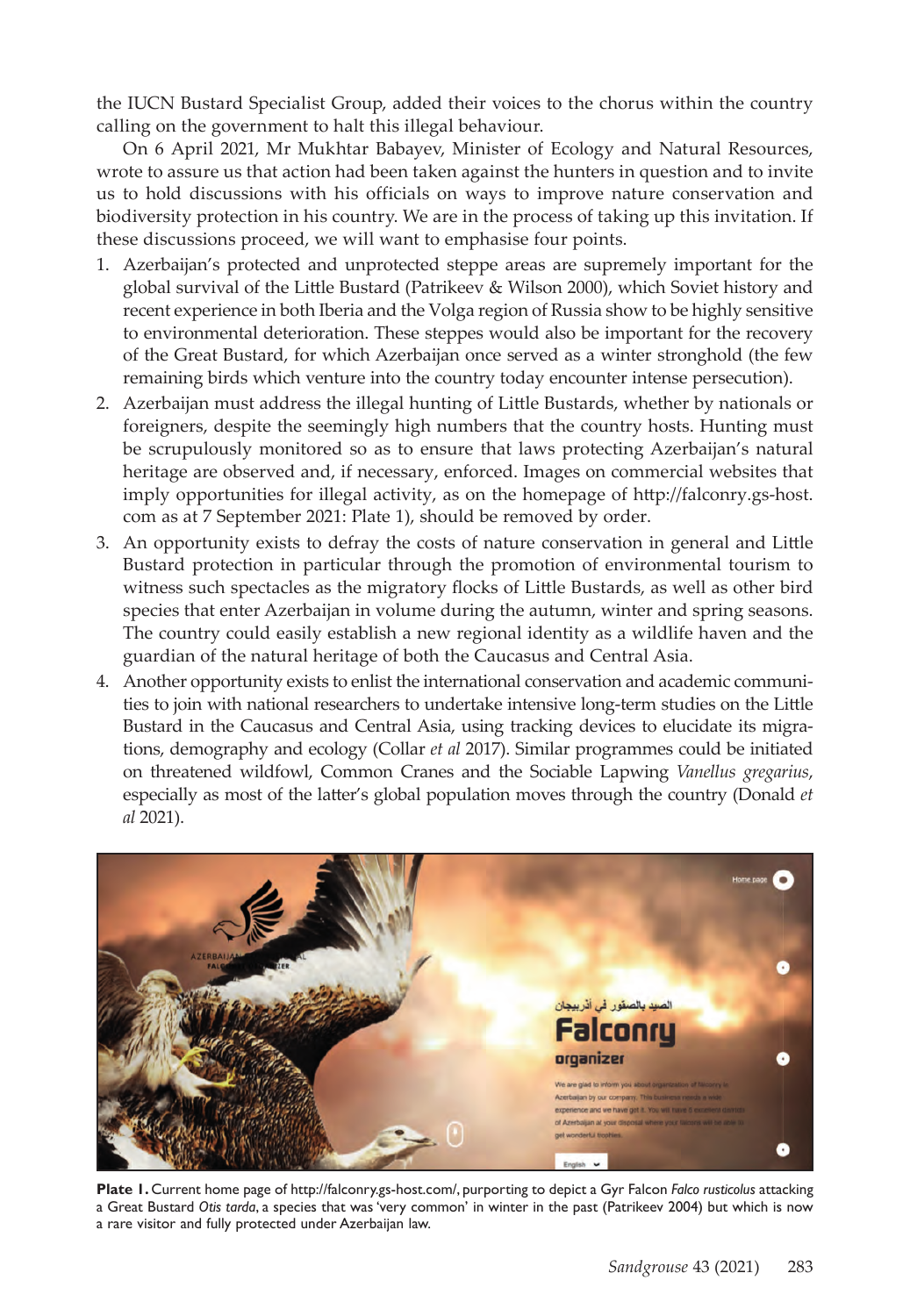## **LITERATURE CITED**

Anonymous. 2017. https://www.facebook.com/watch/?v=801035580054710, posted 27 March 2017.

- Anonymous. 2018. https://www.youtube.com/watch?v=MmeHFZ2hO2Y, posted 4 April 2018.
- Anonymous. 2020. https://www.youtube.com/watch?v=NWy-T59GaVc, posted 28 February 2020.
- Anonymous. 2021a. https://www.facebook.com/ecofront.az/posts/3815040661878104, posted (by Ecofront) 25 March 2021.
- Anonymous. 2021b. https://www.youtube.com/watch?v=RPuQDdUkcig, posted 24 March 2021.
- BirdLife International. 2015. *Tetrax tetrax* (Little bustard). In: European Red List of Birds. Office for Official Publications of the European Communities, Luxembourg.
- BirdLife International. 2021. Species factsheet: *Tetrax tetrax*. Downloaded from http://www.birdlife.org on 25/08/2021.
- Baumann, M, J Kamp, F Pötzschner, B Bleyhl, A Dara, B Hankerson, AV Prishchepov, F Schierhorn, D Müller, N Hölzel, R Krämer, R Urazaliyev & T Kuemmerle. 2020. Declining human pressure and opportunities for rewilding in the steppes of Eurasia. *Diversity & Distributions* 26: 1058–1070.
- Bliznyuk, AI. 2018. Migration of the Little Bustard *Tetrax tetrax* in European Russia. *Russian Orn J* 27: 2343–2349. [In Russian]
- Böhm, M, R Williams, HR Bramhall, KM McMillan, AD Davidson, A Garcia, LM Bland, J Bielby & B Collen. 2016. Correlates of extinction risk in squamate reptiles: the relative importance of biology, geography, threat and range size. *Global Ecol Biogeogr* 25: 391–405.
- Borodin, AM, AG Bannikov & VE Sokolov. 1984. *Red Book of the USSR*. Forest Industry, Moscow. [In Russian]
- Brochet, A-L, W van den Bossche, VR Jones, H Arnardottir, D Damoc, M Demko, G Driessens, K Flensted, M Gerber, M Ghasabyan, D Gradinarov, J Hansen, M Horváth, M Karlonas, J Krogulec, T Kuzmenko, L Lachman, T Lehtiniemi, P Lorgé, U Lötberg, J Lusby, G Ottens, J-Y Paquet, A Rukhaia, M Schmidt, P Shimmings, A Stipnieks, E Sultanov, Z Vermouzek, A Vintchevski, V Volke, G Willi & SHM Butchart. 2019. Illegal killing and taking of birds in Europe outside the Mediterranean: assessing the scope and scale of a complex issue. *Bird Conserv Internatn* 29: 10–40.
- Cardillo, M, GM Mace, JL Gittleman, KE Jones, J Bielby & A Purvis. 2008. The predictability of extinction: biological and external correlates of decline in mammals. *Proc R Soc B* 275: 1441–1448.
- Collar, NJ. 1996. Family Otididae (bustards). *In:* del Hoyo, J, A Elliott & J Sargatal (eds). *Handbook of the birds of the world*, 3. Lynx Edicions, Barcelona, pp. 240–273.
- Collar, NJ, HS Baral, N Batbayar, GS Bhardwaj, N Brahma, RJ Burnside, AU Choudhury, O Combreau, PM Dolman, PF Donald, S Dutta, D Gadhavi, K Gore, OA Goroshko, Hong C, GA Gathar, RRS Jha, YV Jhala, MA Koshkin, BP Lahkar, G Liu, SP Mahood, MB Morales, SS Narwade, T Natsagdorj, AA Nefedov, JP Silva, JJ Thakuri, M Yang, Y Zhang & AE Kessler. 2017. Averting the extinction of bustards in Asia. *Forktail* 33: 1‒26.
- Dara, A, M Baumann, M Freitag, N Hölzel, P Hostert, J Kamp, D Müller, AV Prishchepov & T Kuemmerle. 2020. Annual Landsat time series reveal post-Soviet changes in grazing pressure. *Remote Sensing of Environment* 239: 111667.
- Dolman, PM, KM Scotland, RJ Burnside & NJ Collar. 2021. Sustainable hunting and the conservation of the threatened houbara bustards. *J Nature Conserv* 61: 126000.
- Donald, PF, J Kamp, RE Green, R Urazaliyev, M Koshkin, RD Sheldon. 2021. Migration strategy, site fidelity and population size of the globally threatened Sociable Lapwing *Vanellus gregarius*. *J Orn* 162: 349–367.
- Gauger, K. 2007. Occurrence, ecology and conservation of wintering Little Bustards *Tetrax tetrax* in Azerbaijan. *Archiv f Natursch u Landschaftsfor* 46: 5–27.
- Gavrin, VF. 1962. Bustards. *In*: VF Gavrin, IA Dolgushin, MN Korelev & MA Kuz'mina (eds). *Birds of Kazakhstan*. Academy of Science of the Kazakh SSR, Alma-Ata, pp5–38. [In Russian]
- Gubin, BM. 2007. Little Bustard. *In*: Rustamov, AK & AF Kovshar' (eds). *Birds of Central Asia, Vol. 1*. Society for Protection of Birds, Almaty, Kazakhstan, pp391-394. [In Russian]
- Gubin, BM. 2010. Little Bustard (*Otis tetrax*). *In*: *Red Book of Kazakhstan*. Adjil, Almaty, Kazakhstan, pp164– 165. [In Russian]
- Heiss, M, & K Gauger. 2011. Coastal bird migration at the Caspian shore of the Azerbaijan Republic in October 2007. *Podoces* 6: 59–71.
- Heiss, M, K Gauger, C Himmel, P Fetting, TA Haraldsson, G Caucal, Z Fərəcli & E Sultanov. 2020. The development of the Besh Barmag Bird Migration Count in Azerbaijan and its importance for the monitoring of Eurasian migrant birds. *Sandgrouse* 42: 29‒45.
- Kämpf, I, W Mathar, I Kuzmin, N Hölzel & K Kiehl. 2016. Post-Soviet recovery of grassland vegetation on abandoned fields in the forest steppe zone of Western Siberia. *Biodivers Conserv* 25: 2563–2580.
- Marques, AT, F Moreira, R Alcazar, A Delgado, C Godinho, H Sampaio, P Rocha, N Sequeira, JM Palmeirim & JP Silva. 2020. Changes in grassland management and linear infrastructures associated to the decline of an endangered bird population. *Sci Rep* 10, 15150.